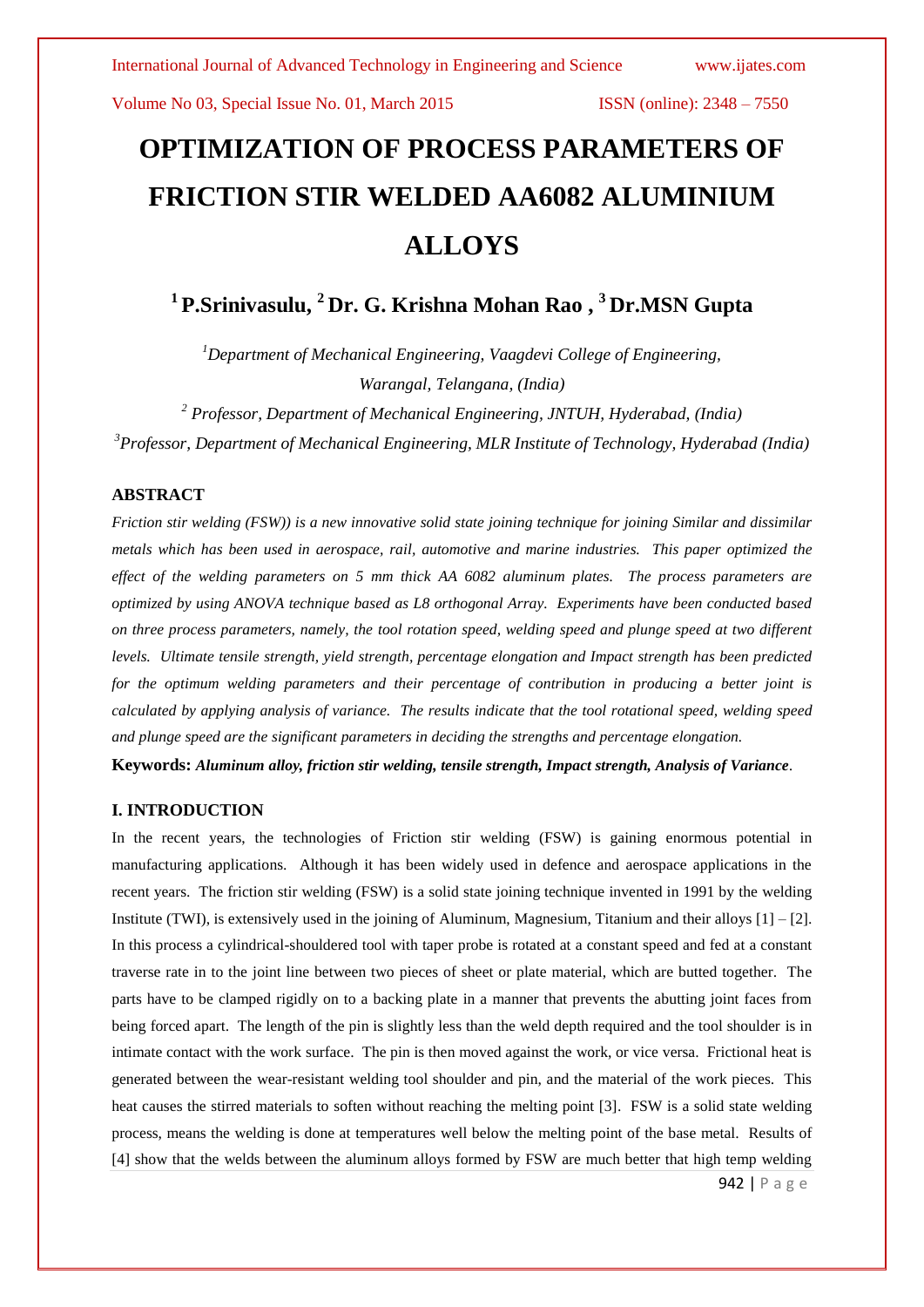method like Gas metal Are welding. The quality of the weld in FSW is determined by the process parameters tool rotation speed, tool traverse speed and plunge speed, depth of tool penetration and axial force on the shoulder [4] –[5]. Quality weld can be obtained by precise control of these above parameters. Mechanical properties in weld zone are affected by friction stir processing due to the rotation of the tool [6].

The most common approach of testing affect of several parameters on the response is to vary one parameter at a time and keep other constant. This conventional parametric design of experimental approach is time consuming and calls for enormous resources. This is called simple test strategy. One improvement over this process is better test strategy in which two factors are varied at a time. Although this provides response in few number of steps then previous method, it becomes obsolete an inefficient when the number of factors increase. One solution for this is to use efficient test strategies [7]. Owing to limited resources, a modified Taguchi L8 is used for the present study.

### **1.1 Design of Experiments**

The three factors chosen are varied at two different levels low and high as shown in the table 1.

| Levels                     |      |      |  |  |  |  |  |  |  |
|----------------------------|------|------|--|--|--|--|--|--|--|
| Factors                    | Low  | High |  |  |  |  |  |  |  |
| N(Tool rotation speed) Rpm | 1800 | 2400 |  |  |  |  |  |  |  |
| V (Welding speed) mm/min   | 30   | 50   |  |  |  |  |  |  |  |
| P (Plunge speed) mm/min    |      | 20   |  |  |  |  |  |  |  |

**Table 1: Factors and their levels**

The three factors at two different levels are arranged according to modified Taguchi L8 Orthogonal array as shown in table2.

| Trial No        | Column Number |                |    |  |  |  |  |
|-----------------|---------------|----------------|----|--|--|--|--|
|                 |               | $\overline{2}$ | 3  |  |  |  |  |
| L1              | 1800          | 30             | 10 |  |  |  |  |
| L2              | 1800          | 30             | 20 |  |  |  |  |
| L <sub>3</sub>  | 1800          | 50             | 10 |  |  |  |  |
| L4              | 1800          | 50             | 20 |  |  |  |  |
| $\overline{L5}$ | 2400          | 30             | 10 |  |  |  |  |
| L6              | 2400          | 30             | 20 |  |  |  |  |
| L7              | 2400          | 50             | 10 |  |  |  |  |
| $\;$ L8 $\;$    | 2400          | 50             | 20 |  |  |  |  |

**Table 2: Factors arranged according to L8 orthogonal Array**

# **II. SELECTION OF PROCESS PARAMETERS**

The Important parameters affecting tensile strength are tool rotation speed, tool traverse speed, tool till angle, tool penetration depth and tool plunge speed. The factors which primarily affect the tensile strength yet can be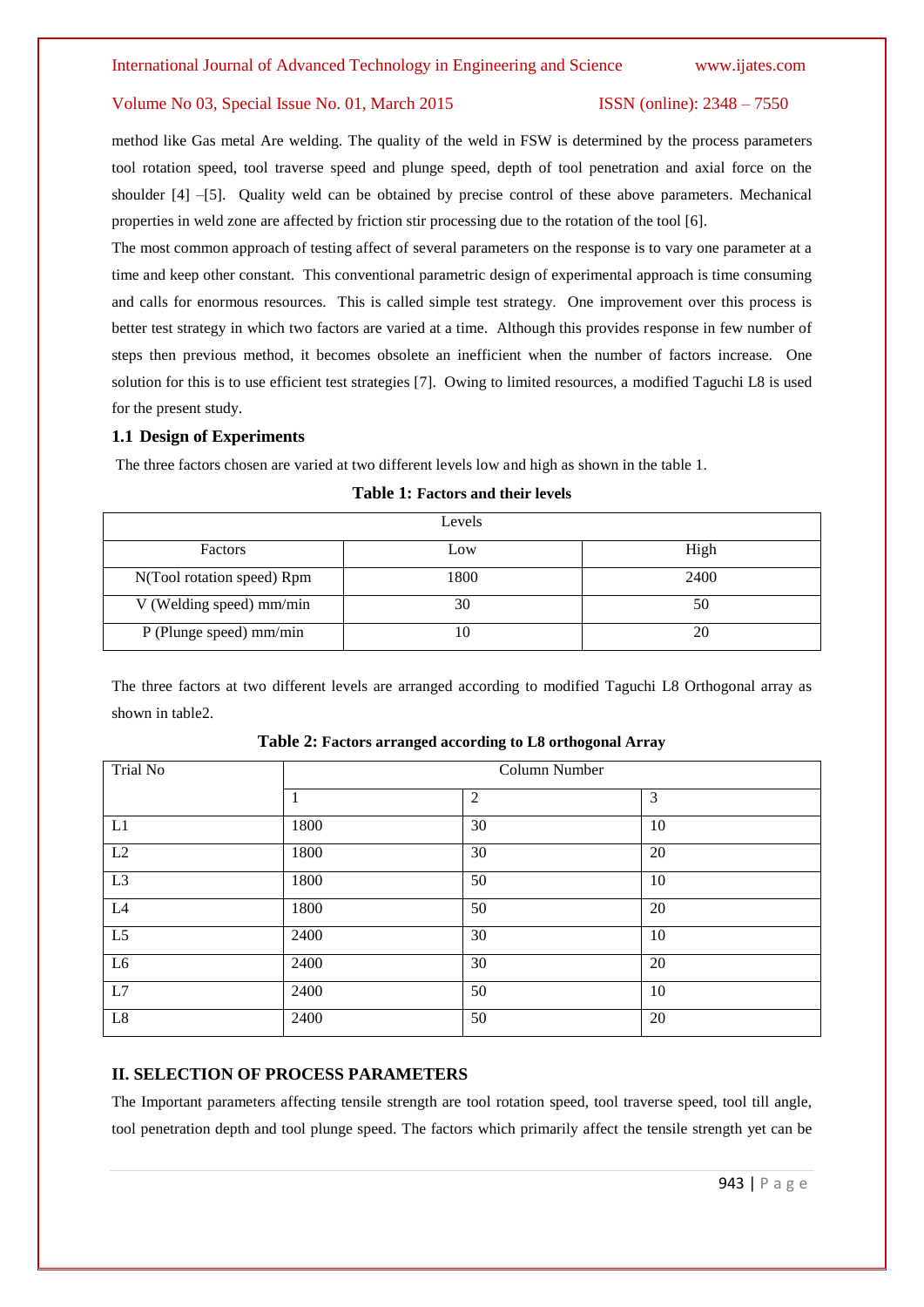varied easily on any vertical machining centre are tool rotation speed (N), welding speed (V) and tool plunge speed (P). Therefore these factors are chosen in the present study.

# **III. TOOL MANUFACTURING**

The FSW Tool is designed for this Research is tool pin profile of cylinder of D/d ratio 3. Out of various Tool materials like tool steel, High speed steel (HSS), high carbon chromium steel, carbon and carbon boron nitride, among which HSS steel is chosen as Tool material because of its high strength, high hot hardness, easy to process, easily available and low cost. The FSW tool is manufactured using CNC Turning centre and wire cut EDM (WEDM) machine. The tools are oil hardened to obtain a hardness of 52 HRC. The tool material properties as given in table (3). The hardening temperature of HSS- $M_2$  is 1240-1290<sup>0</sup>C, the quenching medium is oil/air, the tempering temperature is  $550-580^{\circ}$ C and Brinnel Rockwell hardness is 64-66

**Table 3: Tool Material Properties**

| $\sim$<br>╰  | Si      | <b>MN</b> | $\mathcal{L}_{\mathbf{u}}$<br>◡ェ | Ni                       | W       | ĊО                       |          | Mo      |
|--------------|---------|-----------|----------------------------------|--------------------------|---------|--------------------------|----------|---------|
| $0.75 - 0.9$ | $0.10-$ | $0.20 -$  | $3.57 -$                         | $\overline{\phantom{0}}$ | $3.50-$ | $\overline{\phantom{m}}$ | $1.75 -$ | $3.50-$ |
|              | 0.35    | 0.40      | 4.50                             |                          | 6.50    |                          | 2.00     | 6.50    |

### **IV. CONDUCTING THE EXPERIMENTS**

Sheets of AA6082 of 5 mm thick are cut to the dimensions  $150x75$  mm<sup>2</sup>. The chemical composition of base materials is given table4.

| Si    | −<br>Fe | ∪∪    | Mn    | Mg    | m.<br><b>TT</b> | $\overline{ }$<br>Zn | Ůr    | Others | Aluminum |
|-------|---------|-------|-------|-------|-----------------|----------------------|-------|--------|----------|
| 1.240 | 0.415   | 0.041 | 0.567 | 1.124 | 0.006           | 0.047                | 0.042 | 0.054  | Balance  |

**Table 4: Chemical composition of AA6082 (%weight)**

A three axis CNC vertical milling machine was used to fabricate the joints. Test specimens were prepared and tested for tensile strength on a Universal Testing Machine (UTM) and Impact strength on Impact testing machine. Performance tests were performed on the base metal and the results are tabulated in table 5.

**Table 5: Performance test results on AA 6082**.

| AA 6082 |
|---------|
|         |
| 2.7     |
|         |
| 70      |
|         |
| 267.453 |
|         |
| 250     |
|         |
| 82.3    |
|         |
| 17.56   |
|         |
|         |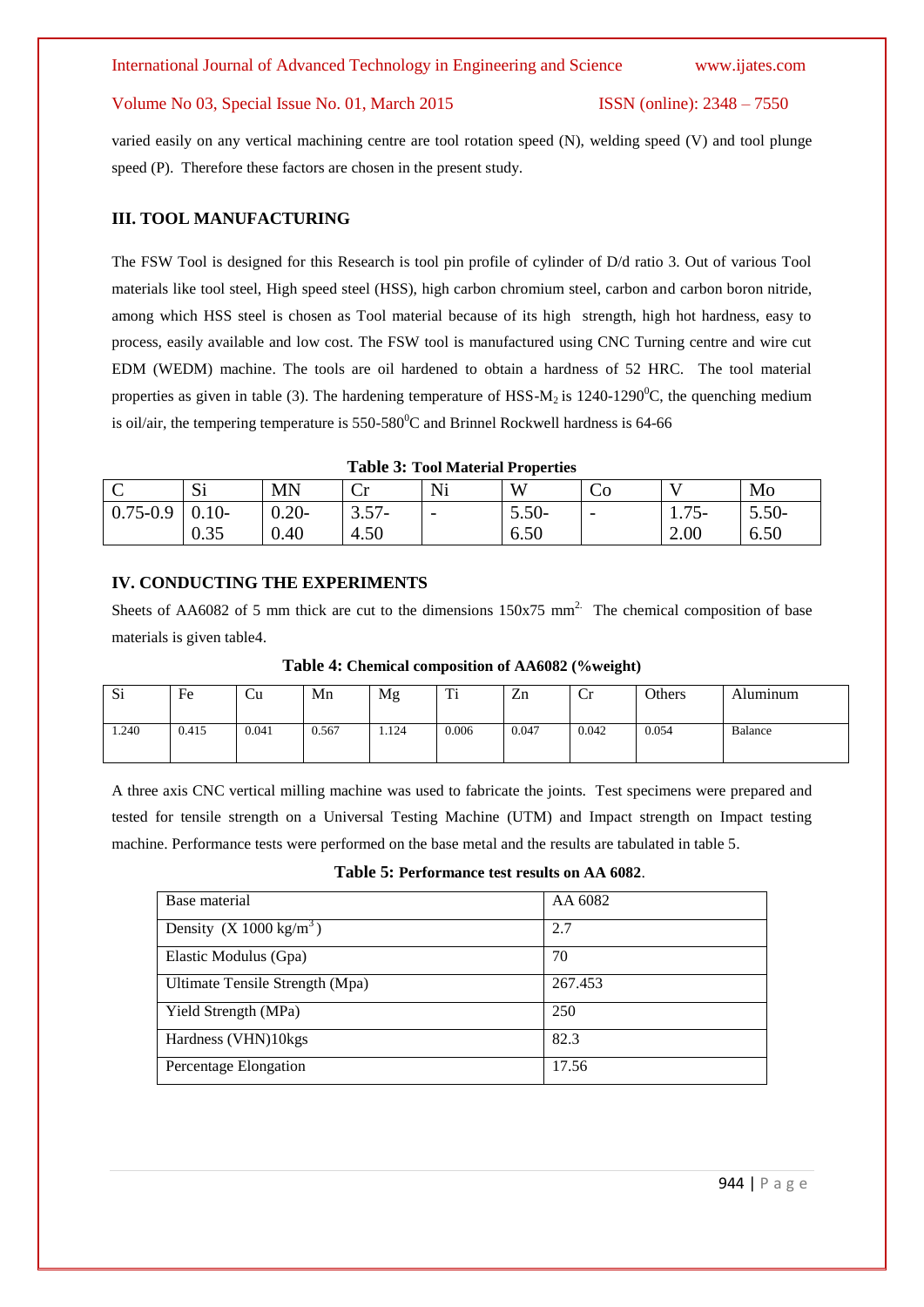Volume No 03, Special Issue No. 01, March 2015 ISSN (online): 2348 – 7550



**Fig1. Dimensions of Tensile Test specimen**



## **Fig 2. FSW experimental setup**

# **V. ANALYSIS AND DEVELOPMENT OF REGRESSION EQUATION**

A general model of the response is expressed as

 $Y=b_0+b_1x1+b_2x_2+b_3x3+b_{12}x_1x_2+b_{13}x_1x_3+b_{23}x_2x_3+b_{123}x_1x_2x_3...$ 

Where y is the response property while  $x_1x_2$  and  $x_3$  are selected variables namely tool rotational speed, welding speed and plunge speed. The analysis of variance (ANOVA) is conducted using Yates algorithm.

## **VI. MECHANICAL TESTS**

Friction stir welded samples were tested for tensile & impact properties. The testing procedures, geometry of the samples including dimensions are as per ASTM standards.

# **VII. RESULTS AND DISCUSSIONS**

## **7.1 Visual Inspection**

Visual inspection of the welds shown in fig.3 revealed that the welds are of high quality and defect free. However pin holes are formed at being and termination of the tool along the centre line of weld. Surface roughness is found in weld made at low welding speeds and welds are smooth at high welding speed.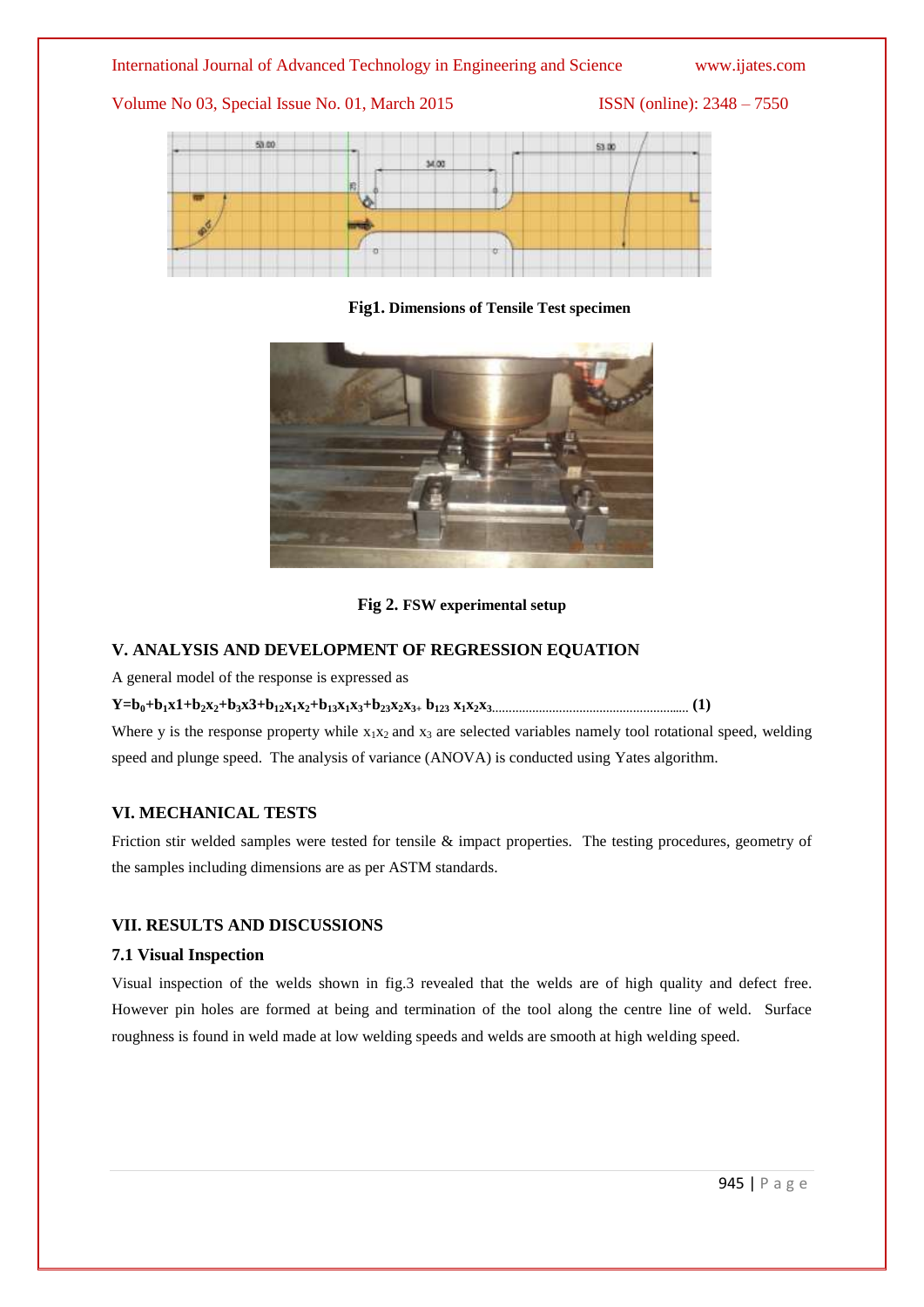

**Fig 3. Visual inspection of welds.**

# **7.2 Tensile Strength**

It was observed that all the samples failed in Heat affected zone of advisable close to base metal indicating joint weaker than parent metal. Maximum tensile strength is found for the sample 4 and it is minimum for the sample 7. Maximum percentage of elongation is found for the sample 2 and it is minimum for sample 1.

| S. No.         | Property                  | <b>Regression Equation</b>                  | Co efficient of |
|----------------|---------------------------|---------------------------------------------|-----------------|
|                |                           |                                             | correlation     |
|                | Ultimate tensile strength | $Y = 87.184 + 8.01(N) + 2.06(V)$            | 98.7%           |
|                |                           | $3.42(P)+6.35(VP)+3.33(NVP)$                |                 |
| $\mathfrak{D}$ | % of elongation           | $Y = 10.88 + 0.505(N) + 0.15(V) + 0.14(P)$  | 92.6%           |
|                |                           | $0.175(NV) + 0.205(NVP)$                    |                 |
| $\mathcal{R}$  | Yield strength            | $Y= 69.23+8.639(N)$ - 1.556(P)+2.637(NP) -  | 103%            |
|                |                           | $6.648(VP) + 2.886(NVP)$                    |                 |
| 4              | Impact strength           | $Y=0.181+0.0073(N)$ -0.0092(V)+0.0061(P) -- | 99.67%          |
|                |                           | $0.0081(NV) - 0.0055(NVP)$                  |                 |

**Table 6: Regression equation and coefficient of correlation for responses**

# **Table 7: Optimum conditions of quality characteristics**

| Observed quality Characteristic     | Optimum condition     |
|-------------------------------------|-----------------------|
| Ultimate Tensile Strength $(N/mm2)$ | $X_1(+1)x2(+1)x3(-1)$ |
| Yield strength $(N/mm2)$            | $X_1(+1)x2(-1)x3(+1)$ |
| Percentage elongation               | $X_1(+1)x2(-1)x3(-1)$ |
| Impact Strength $(J/mm2)$           | $X_1(+1)x2(-1)x3(+1)$ |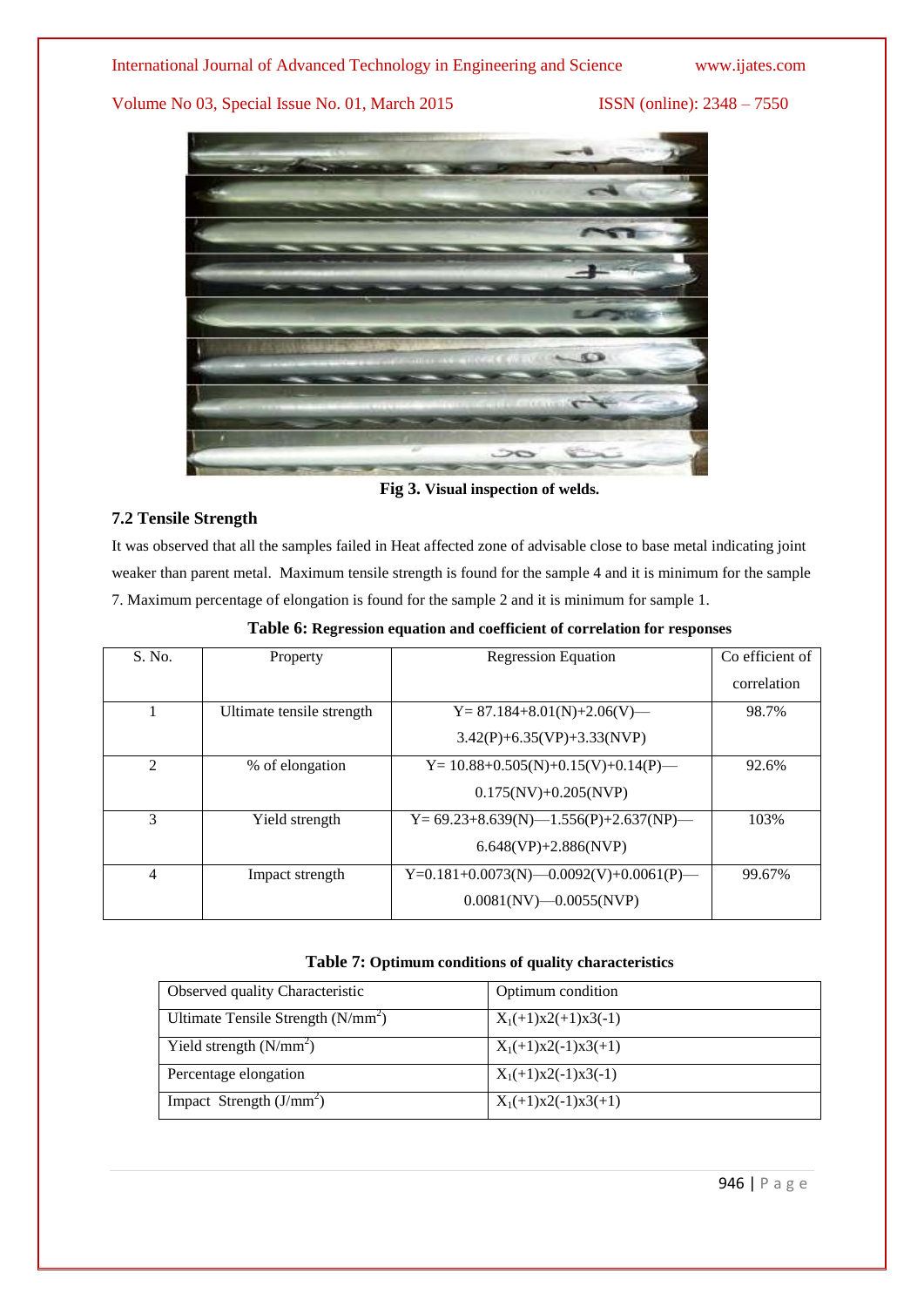|  | Table 8: ANOVA for Ultimate tensile strength (Design of Experiments method-L8 Orthogonal Array) |
|--|-------------------------------------------------------------------------------------------------|
|--|-------------------------------------------------------------------------------------------------|

| <b>EXP</b><br>N <sub>O</sub> | <b>Factors</b> |      | Coefficie<br>nt | <b>Ultimate</b><br>strength | 1       | $\mathbf{2}$ | 3         | <b>SS</b> | Coefficient |         |
|------------------------------|----------------|------|-----------------|-----------------------------|---------|--------------|-----------|-----------|-------------|---------|
|                              | N              | V    | P               |                             |         |              |           |           |             |         |
| L1                           | $-1$           | $-1$ | $-1$            |                             | 72.352  | 164.366      | 362.435   | 697.475   | 60808.92    | 87.18   |
| L2                           | $-1$           | $-1$ | $+1$            | $_{\beta}$ 1                | 92.014  | 198.069      | 335.04    | 64.157    | 514.51      | 8.01    |
| L <sub>3</sub>               | $-1$           | $+1$ | $-1$            | $_{B2}$                     | 94.648  | 176.098      | 28.435    | 16.547    | 34.22       | 2.06    |
| L4                           | $-1$           | $+1$ | $+1$            | $\beta$ 12                  | 103.421 | 158.942      | 35.722    | 4.941     | 3.05        | 0.617   |
| L <sub>5</sub>               | $+1$           | $-1$ | $-1$            | $\beta$ 3                   | 83.076  | 19.662       | 33.703    | $-27.395$ | 93.81       | $-3.42$ |
| L6                           | $+1$           | $-1$ | $+1$            | $\beta$ 13                  | 93.022  | 8.773        | $-17.15$  | $-1.207$  | 6.63        | 0.910   |
| L7                           | $+1$           | $+1$ | $-1$            | $\beta$ 23                  | 66.583  | 9.946        | $-10.889$ | $-50.859$ | 323.32      | $-6.35$ |
| L8                           | $+1$           | $+1$ | $+1$            | $\beta$ 123                 | 92.359  | 25.776       | 15.83     | 26.719    | 89.23       | 3.33    |

**Y=87.184+8.01(N)+2.06(V)-3.42(P)+6.35(VP)+3.33(NVP).................................................(2)**

**Co efficient of correlation =98.7%**

| Table 9: ANOVA table for UTS (Taguchi method) |  |  |  |  |  |
|-----------------------------------------------|--|--|--|--|--|
|-----------------------------------------------|--|--|--|--|--|

| <b>Source</b> | <b>SS</b> | <b>DOF</b>     | MS=S.S/DOF | <b>Percentage of</b><br>contribution(P) | F - test |
|---------------|-----------|----------------|------------|-----------------------------------------|----------|
|               |           |                |            |                                         |          |
| N             | 514.51    |                | 514.51     | 47.41                                   | 53.15    |
| V             | 34.22     |                | 34.22      | 2.3                                     | 3.53     |
| P             | 93.81     |                | 93.81      | 7.9                                     | 9.69     |
| <b>VP</b>     | 323.32    |                | 323.32     | 29.45                                   | 33.40    |
| <b>NVP</b>    | 89.23     |                | 89.23      | 7.47                                    | 9.21     |
| Error         | 9.68      | $\mathfrak{D}$ | 4.84       | 0.9                                     |          |
| Total         | 1064.77   | $\overline{7}$ |            |                                         |          |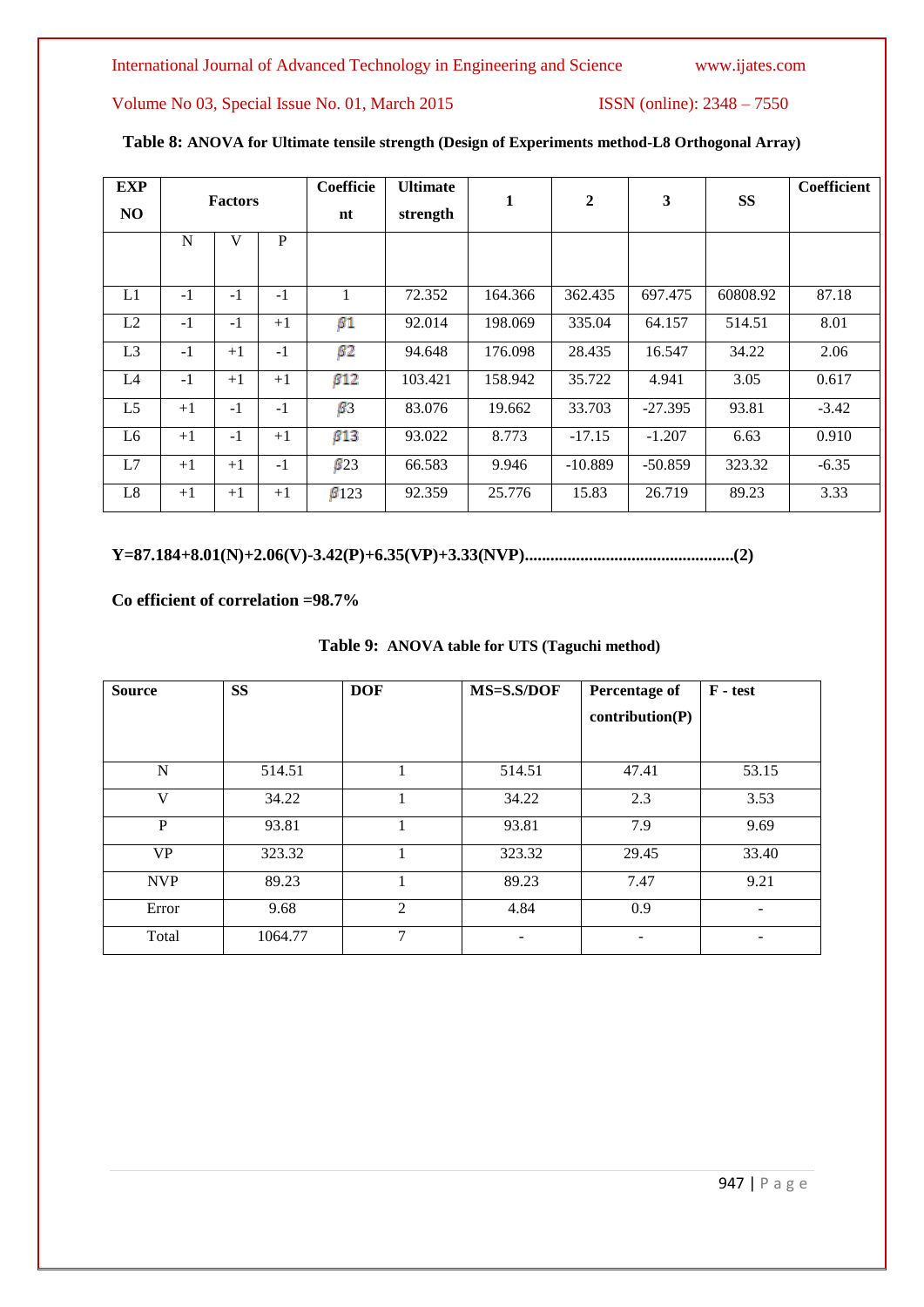Volume No 03, Special Issue No. 01, March 2015 ISSN (online): 2348 - 7550

|                              | Array)         |              |           |                        |                          |      |                |         |           |             |  |
|------------------------------|----------------|--------------|-----------|------------------------|--------------------------|------|----------------|---------|-----------|-------------|--|
| <b>EXP</b><br>N <sub>O</sub> | <b>Factors</b> |              |           | <b>Coeff</b><br>icient | Percentage<br>elongation | 1    | $\overline{2}$ | 3       | <b>SS</b> | Coefficient |  |
|                              | N              | $\mathbf{V}$ | ${\bf P}$ |                        |                          |      |                |         |           |             |  |
| L1                           | $-1$           | $-1$         | $-1$      | 1                      | 0.52                     | 2.86 | 6              | 10.88   | 14.79     | 1.36        |  |
| L <sub>2</sub>               | $-1$           | $-1$         | $+1$      | $\beta$ 1              | 2.34                     | 3.14 | 4.88           | 4.04    | 2.04      | 0.505       |  |
| L3                           | $-1$           | $+1$         | $-1$      | $\beta$ 2              | 1.42                     | 1.98 | 2.12           | 1.2     | 0.18      | 0.15        |  |
| L4                           | $-1$           | $+1$         | $+1$      | $\beta$ 12             | 1.72                     | 2.9  | 1.92           | $-1.4$  | 0.245     | $-0.175$    |  |
| L <sub>5</sub>               | $+1$           | $-1$         | $-1$      | $\beta$ 3              | 0.54                     | 1.82 | 0.28           | $-1.12$ | 0.156     | $-0.4$      |  |
| L6                           | $+1$           | $-1$         | $+1$      | $\beta$ 13             | $-1.44$                  | 0.3  | 0.92           | $-0.2$  | 0.005     | $-0.025$    |  |
| L7                           | $+1$           | $+1$         | $-1$      | $\beta$ 23             | 0.94                     | 0.9  | $-1.52$        | 0.64    | 0.051     | 0.08        |  |
| L8                           | $+1$           | $+1$         | $+1$      | $\beta$ 123            | 1.96                     | 1.02 | 0.12           | 1.64    | 0.336     | 0.205       |  |

# **Table 10: ANOVA for % elongation (Design of Experiments method –L8 Orthogonal**

Regression equation

# **Y= 10.88+0.505(N) +0.15(V) +0.14(P)—0.175(NV) +0.205(NVP)........................(3)**

**Co efficient of correlation =92.6%**

| <b>Source</b> | <b>SS</b> | <b>DOF</b> | MS=S.S/DOF | <b>Percentage of</b>     | $\bf{F}$ - test |
|---------------|-----------|------------|------------|--------------------------|-----------------|
|               |           |            |            | contribution(P)          |                 |
|               |           |            |            |                          |                 |
|               |           |            |            |                          |                 |
| N             | 2.04      |            | 2.04       | 65.84                    | 36.42           |
| $\mathbf{V}$  | 0.18      |            | 0.18       | 4.11                     | 3.214           |
| P             | 0.156     |            | 0.156      | 3.31                     | 2.785           |
| <b>NV</b>     | 0.245     |            | 0.245      | 6.27                     | 4.375           |
| <b>NVP</b>    | 0.336     |            | 0.336      | 9.29                     | 6.00            |
| Error         | 0.056     | 2          | 0.028      | 11.18                    |                 |
| Total         | 3.013     | 7          | ۰          | $\overline{\phantom{0}}$ |                 |

# **Table 11: ANOVA table for % elongation (Taguchi method)**

# **7.3 Yield Strength**

Maximum yield strength is found for the sample 6 and it is minimum for the Sample7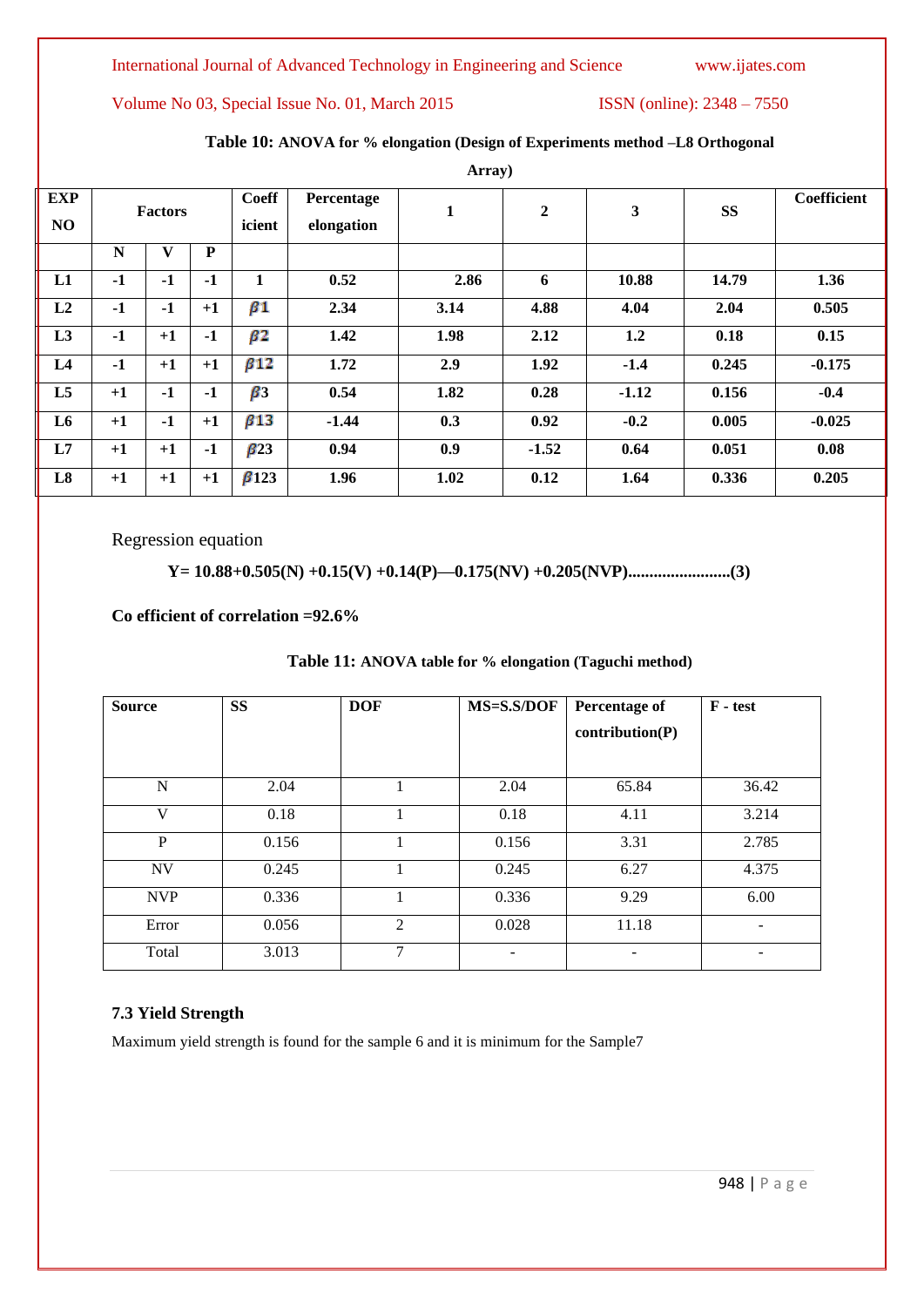Volume No 03, Special Issue No. 01, March 2015 ISSN (online): 2348 – 7550

| EXP<br>NO      | <b>Factors</b> |      | <b>Coeff</b><br>icient | <b>Yield strength</b> | 1      | $\overline{2}$ | 3         | SS        | Coefficie<br>nt |          |
|----------------|----------------|------|------------------------|-----------------------|--------|----------------|-----------|-----------|-----------------|----------|
|                | N              | V    | ${\bf P}$              |                       |        |                |           |           |                 |          |
| L1             | -1             | $-1$ | $-1$                   | 1                     | 54.147 | 126.512        | 283.176   | 553.899   | 38350.512       | 69.23    |
| L2             | $-1$           | $-1$ | $+1$                   | $\beta$ 1             | 72.365 | 156.664        | 270.723   | 69.115    | 597.11          | 8.639    |
| L <sub>3</sub> | $-1$           | $+1$ | $-1$                   | $\beta$ 2             | 75.438 | 146.878        | 24.006    | 7.119     | 6.33            | 0.889    |
| L4             | $-1$           | $+1$ | $+1$                   | $\beta$ 12            | 81.226 | 123.845        | 45.109    | $-1.765$  | 0.389           | $-0.221$ |
| L5             | $+1$           | $-1$ | $-1$                   | $\beta$ 3             | 64.828 | 18.218         | 30.152    | $-12.453$ | 19.38           | $-1.556$ |
| L <sub>6</sub> | $+1$           | $-1$ | $+1$                   | $\beta$ 13            | 82.05  | 5.788          | $-23.033$ | 21.103    | 55.66           | 2.637    |
| L7             | $+1$           | $+1$ | $-1$                   | $\beta$ 23            | 47.979 | 17.222         | $-12.43$  | $-53.185$ | 353.58          | $-6.648$ |
| L8             | $+1$           | $+1$ | $+1$                   | $\beta$ 123           | 75.866 | 27.887         | 10.665    | 23.095    | 66.67           | 2.886    |

# **Table 12: ANOVA for Yield strength (Design of Experiments method –L8 Orthogonal Array)**

**Y= 69.23+8.639(N)—1.556(P)+2.637(NP)—6.648(VP)+2.886(NVP)…………....................(4)**

**Co efficient of correlation =103%**

| <b>Source</b> | <b>SS</b> | <b>DOF</b> | MS=S.S/DOF | <b>Percentage of</b><br>contribution(P) | $F - test$ |
|---------------|-----------|------------|------------|-----------------------------------------|------------|
| N             | 597.11    |            | 597.11     | 53.714                                  | 88.86      |
| P             | 19.38     |            | 19.38      | 1.151                                   | 0.171      |
| NP            | 55.66     |            | 55.66      | 4.452                                   | 0.662      |
| <b>VP</b>     | 353.58    |            | 353.58     | 31.55                                   | 0.811      |
| <b>NVP</b>    | 66.67     |            | 66.67      | 5.45                                    | -          |
| Error         | 6.719     | 2          | 3.35       | 3.683                                   |            |
| Total         | 1099.119  | 7          |            |                                         |            |

# **Table 13: ANOVA table for Yield strength (Taguchi method)**

# **7.4 Impact Strength**

Maximum toughness is reported for the weld made at low welding speed using tapered pin. At low welding speeds, consolidation of the material is good. This may be attributed to the increased heat which refines the grains because of high friction coefficient with tapered pin. Minimum impact toughness is recorded for the weld mode with high welding speed. Regression analysis of impact toughness (Strength) was made and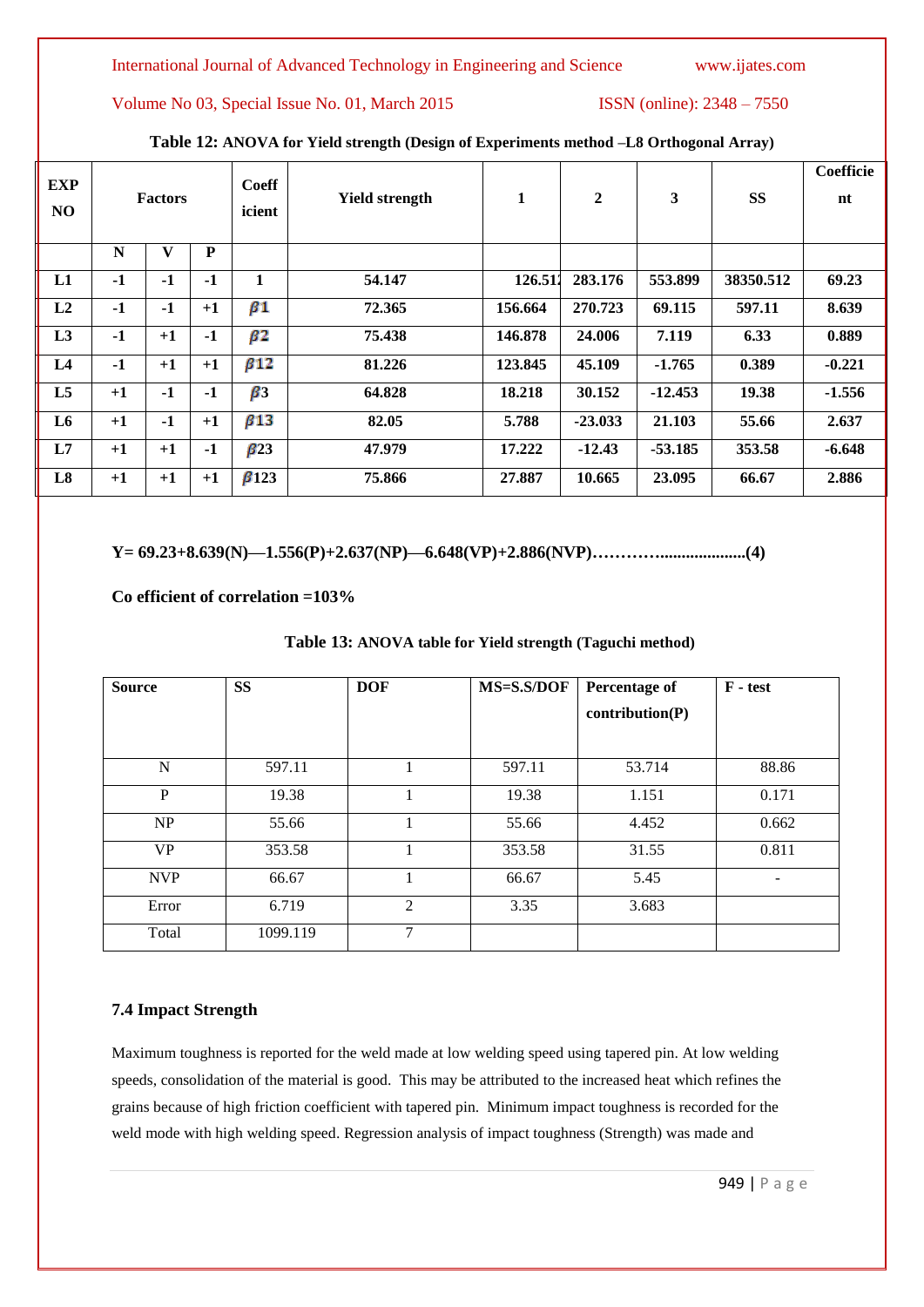Volume No 03, Special Issue No. 01, March 2015 ISSN (online): 2348 – 7550

regression equation and coefficient of correlation are presented in table 6.8 while ANOVA results are included in table 6.9

| <b>EXPN</b><br>$\mathbf 0$ | <b>Factors</b> |              | <b>Coeffici</b><br>ent | Impact<br>strength | 1      | $\overline{2}$ | 3         | <b>SS</b> | <b>Coefficie</b><br>nt |                            |
|----------------------------|----------------|--------------|------------------------|--------------------|--------|----------------|-----------|-----------|------------------------|----------------------------|
|                            | N              | $\mathbf{V}$ | ${\bf P}$              |                    |        |                |           |           |                        |                            |
| L1                         | $-1$           | $-1$         | $-1$                   | 1                  | 0.175  | 0.3625         | 0.7005    | 1.45      | 0.262                  | 0.181                      |
| L2                         | $-1$           | $-1$         | $+1$                   | $\beta1$           | 0.1875 | 0.338          | 0.75      | 0.059     | $4.35x10^{-4}$         | $7.375 \times 10^{-4}$     |
| L3                         | $-1$           | $+1$         | $-1$                   | β2                 | 0.168  | 0.4            | 0.0145    | $-0.074$  | $6.845x10^{-4}$        | $0.855x10^{-4}$            |
| L4                         | $-1$           | $+1$         | $+1$                   | $\beta$ 12         | 0.17   | 0.35           | 0.045     | $-0.065$  | $5.28 \times 10^{-4}$  | $0.66x10^{-4}$             |
| L5                         | $+1$           | $-1$         | $-1$                   | $\beta$ 3          | 0.175  | 0.012          | $-0.024$  | 0.049     | 3x10 <sup>4</sup>      | $0.375x\overline{10^{-4}}$ |
| L <sub>6</sub>             | $+1$           | $-1$         | $+1$                   | $\beta$ 13         | 0.225  | 0.002          | $-0.05$   | 0.0305    | $1.16x10^{-4}$         | $0.145x10^{-4}$            |
| L7                         | $+1$           | $+1$         | $-1$                   | $\beta$ 23         | 0.175  | 0.05           | $-0.0105$ | $-0.026$  | $8.45x10^{-5}$         | $0.105 \times 10^{-4}$     |
| L8                         | $+1$           | $+1$         | $+1$                   | $\beta$ 123        | 0.175  | $-0.00.5$      | $-0.055$  | $-0.044$  | $2.42x10^{-4}$         | $0.3x10^{-4}$              |

### **Table 14: ANOVA for Impact strength (Design of Experiments method –L8 Orthogonal Array)**

**Y=0.181+0.0073(N)—0.0092(V)+0.0061(P)—0.0081(NV)—0.0055(NVP)……………..(5)**

**Co efficient of correlation =99.67%**

## **Table 15: ANOVA table for Impact strength (Taguchi method)**

| <b>Source</b> | <b>SS</b>              | <b>DOF</b>     | MS=S.S/DOF              | <b>Percentage of</b> | $F - test$ |
|---------------|------------------------|----------------|-------------------------|----------------------|------------|
|               |                        |                |                         | contribution(P)      |            |
|               |                        |                |                         |                      |            |
| N             | $4.35x10^{-4}$         |                | $4.35x10^{-4}$          | 9.81                 | 0.452      |
| V             | $6.845 \times 10^{-4}$ |                | $6.845 \times 10^{-4}$  | 20.25                | 0.217      |
| P             | $3x10^{-4}$            |                | $3x10^{-4}$             | 4.16                 | 0.095      |
| <b>NV</b>     | $5.28 \times 10^{-4}$  |                | $5.28 \times 10^{-4}$   | 13.7                 | 0.549      |
| <b>NVP</b>    | $2.42 \times 10^{-4}$  |                | $2.42 \times 10^{-4}$   | 1.73                 | 0.251      |
| Error         | $2.005 \times 10^{-4}$ | $\mathfrak{D}$ | $1.0025 \times 10^{-4}$ | 50.35                |            |
| Total         | $23.9x10^{-4}$         | 7              |                         |                      |            |

# **VIII. CONCLUSION**

The ANOVA technique has been used to optimize the welding parameters of friction stir welding to weld 5 mm thick AA 6082 Aluminum alloy plates, the conclusions drawn from the present study are listed below.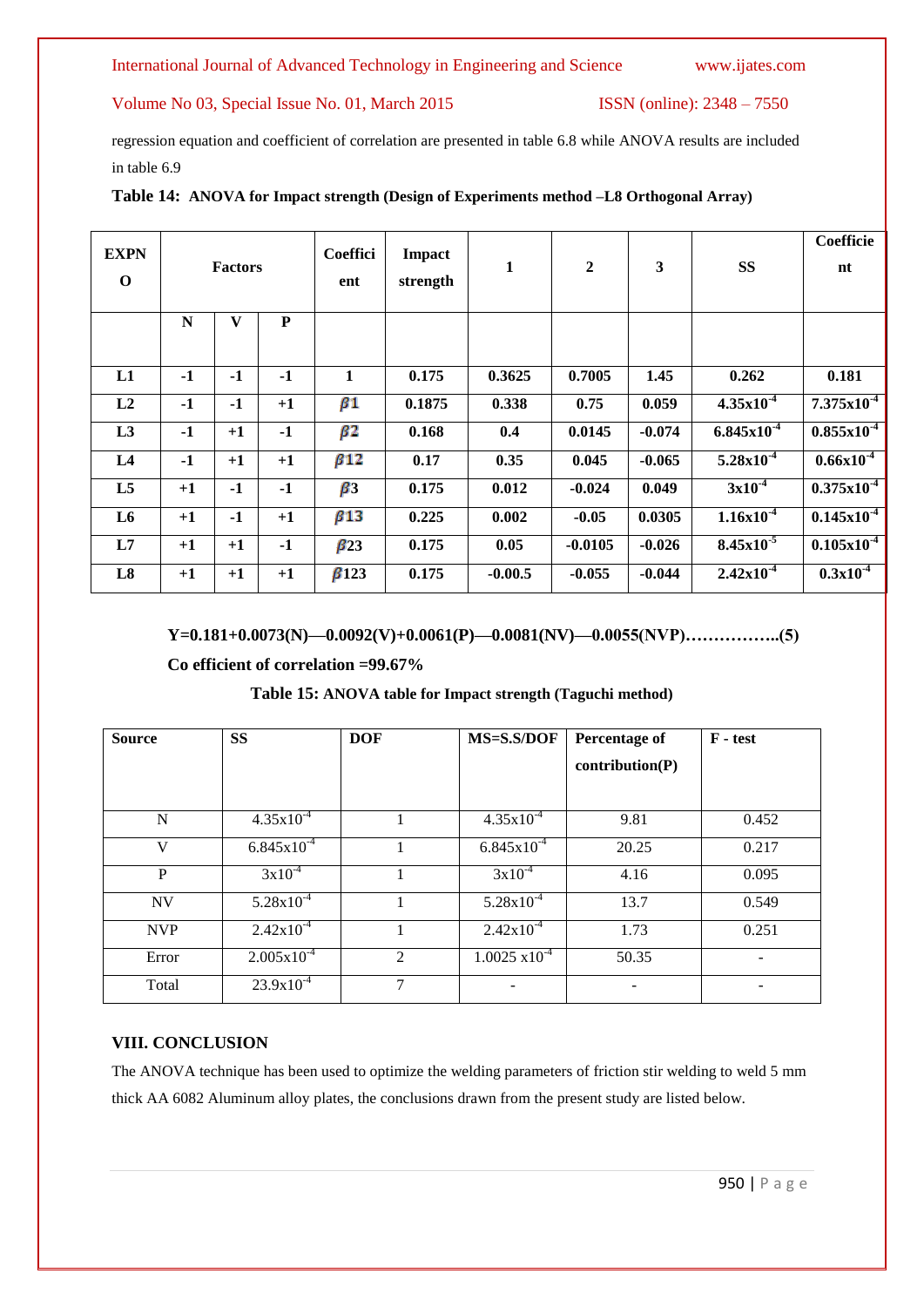- 1. The ANOVA for the Ultimate Tensile strength result concludes that the tool rotation speed is the most significant parameter with 47.41% followed by the plunge speed of 7.9% and welding speed of 2.3%
- 2. The ANOVA for the Percentage elongation results concludes that the tool rotation speed of the spindle is the most significant parameter with 65.84% and followed by welding speed 4.11% and plunge speed 3.31%
- 3. The ANOVA for the yield strength result concludes that the tool rotation speed is the most significant parameter with 53.714% and followed by plunge speed of 1.151%
- 4. The ANOVA for the Impact strength results concludes that the welding speed is the most significant parameter with 20.25% and followed by the tool rotation speed 9.81%, plunge speed 4.16%.
- 5. The optimum combination of parameters for ultimate strength obtained from the ANOVA are tool rotation speed 2400 Rpm, welding speed 50mm/min and plunge speed 10 mm/min has been predicted to give the ultimate strength of  $103.694$  N/mm<sup>2</sup>
- 6. The optimum combination of parameters for impact strength obtained from the ANOVA are tool rotation speed of 2400 Rpm, welding speed of 30 mm/min and plunge speed of 10 mm/20mm has been predicted to give the Impact strength of 0.217 J/mm<sup>2</sup>
- 7. The optimum combination of parameters for yield strength obtained from the ANOVA are tool rotation speed 2400 RPM, welding speed 30 mm/min and plunge speed 20 mm/min has been predicted to give the yield strength of 82.712 N/mm<sup>2</sup>
- 8. The optimum combination of parameters for percentage elongation from the ANOVA are tool rotation speed of 2400Rpm, welding speed 30mm/min and plunge speed 10 mm/min has been predicted to give the percentage elongation of 2.235%.
- 9. The tool rotation speed of 2400 Rpm is favorable to weld AA6082 aluminium alloy with good mechanical properties.

### **REFERENCES**

- [1] H.S Patil, S.N. Soman et.al 2010 "Experimental study on the effect of welding speed and tool pin profiles on AA 6082-O aluminum friction stir welded butt joints", International journal of Engineering science  $\&$ Technology, Vol2, N.5, 2010, PP 268-275.
- [2] Muthukumaran S. And Mukheree S.K " Two modes of metal flow phenomenon in friction stir welding process‖ , Science and Technology of welding and joining , vol 2, PP 337, 2006.
- [3] Yeong- Maw H Wanga, Zong-Weikanga, Young- Cherngchioua, Hung-Hsiou Hsu," Experimental study on temperature distribution within the work piece during friction stir welding of aluminum alloys", International journal of machine tools and manufacture vol 48,PP 778-787,2008.
- [4] C.Hamilton, S.Dymek, M Blicharski, "Mechanical properties of Al 6101- T6 Welds by friction stir welding and metal inert gas welding", Archives of metallurgy and materials Vol 52/1, PP 67-72,2007.
- [5] Phillip J.Ross "Taguchi techniques for quality engineering" Tata McGraw-Hill, PP 279,2008.